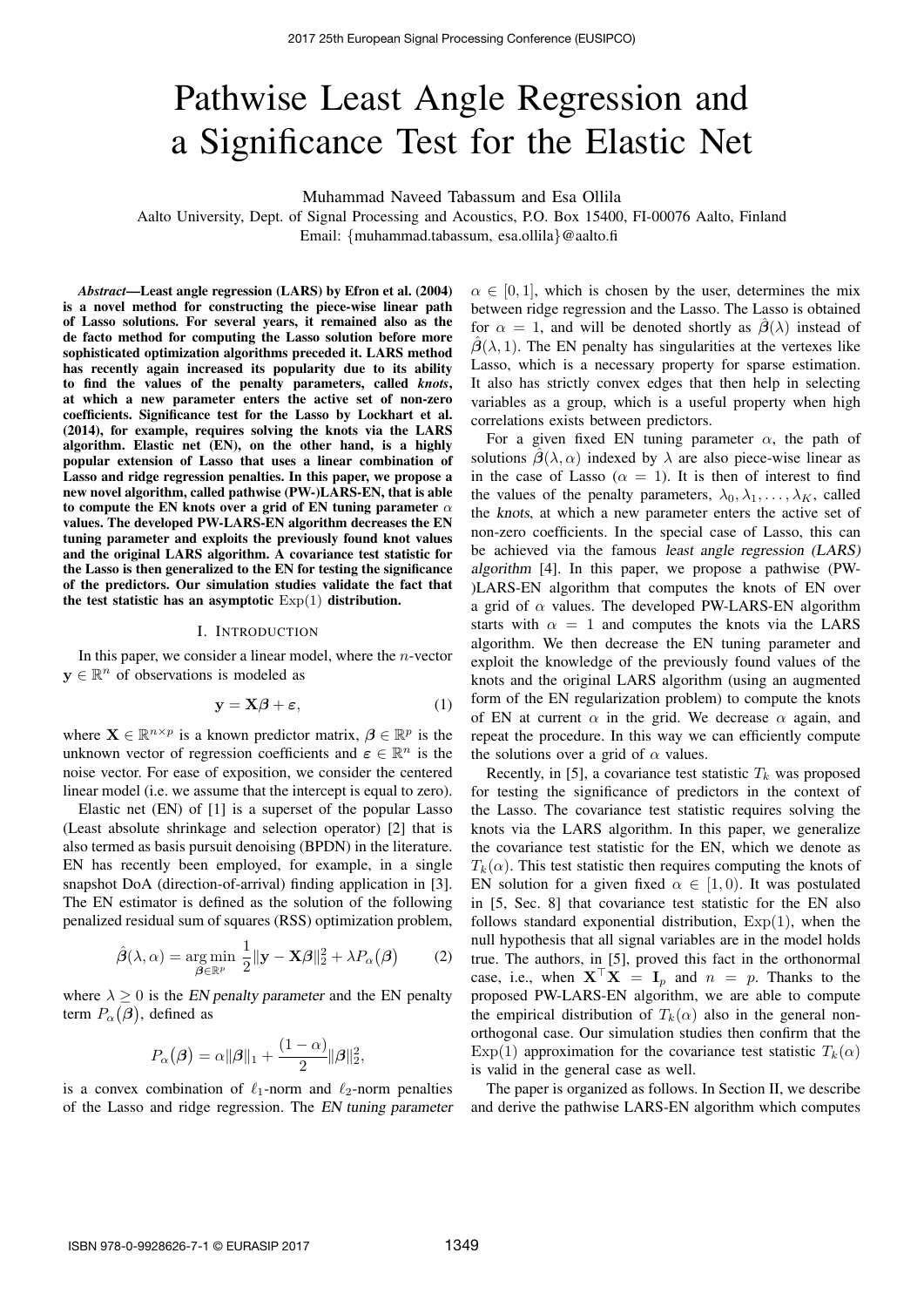the knots of EN estimators over a grid of EN tuning parameter values. The covariance test statistic for the EN is described in Section III, and Section IV presents the simulation study. A real data example is given in Section V while Section VI concludes the paper.

*Notations*: Uppercase boldface letters are used for matrices and lowercase boldface letters for vectors. The vector space  $\mathbb{R}^n$ is equipped with the usual inner product,  $\langle a, b \rangle = a^{\top}b$ , where (·)<sup>⊤</sup> denotes the transpose. This induces the conventional  $\ell_2$ norm  $\|\mathbf{a}\|_2 = \sqrt{\mathbf{a}^\top \mathbf{a}}$ . The  $\ell_1$ -norm is defined as  $\|\mathbf{a}\|_1 =$  $\sum_{i=1}^{n} |a_i|$ , where |a| denotes the absolute value of  $a \in \mathbb{R}$ . The  $\ell_0$ -norm of a vector is defined as  $\|\mathbf{a}\|_0 = \#(i|a_i \neq 0),$ which is equal to the total number of non-zero elements in it. The support of  $\mathbf{a} \in \mathbb{R}^p$  is the index set of its non-zero elements, i.e.,  $supp(\mathbf{a}) = \{j \in \{1, ..., p\} : a_j \neq 0\}.$ 

## II. PATHWISE LARS-EN ALGORITHM

It is well-known that the paths of solutions of  $\hat{B}(\lambda)$  as a function of the regularization parameter  $\lambda$  are piece-wise linear in each coefficient. The values of  $\lambda$  at which a new predictor variable becomes active (and hence a change in the slope occurs) or leaves the active set are referred to as knots and are denoted as  $\lambda_0 > \lambda_1 > \ldots > \lambda_K$ . The values of the knots are not fixed, but depend on the data  $(y, X)$ . LARS-Lasso delivers the entire solution path as a function of the regularization parameter  $\lambda$ . For a detailed discussion of LARS-Lasso algorithm, we refer the reader to [4] or [6, Sect. 5.6]. In essence, the LARS-Lasso finds the knots. The knowledge of the knots then allows to solve the whole coefficient paths as the coefficients either increase or decrease in the interval  $(\lambda_k, \lambda_{k+1}).$ 

It is also well-known that the EN estimator  $\hat{\beta}(\lambda,\alpha)$  has piece-wise linear solution paths for a given fixed  $\alpha \in [1,0)$ . We now develop the PW-LARS-EN algorithm for finding the knots  $\lambda_0(\alpha), \lambda_1(\alpha), \ldots, \lambda_K(\alpha)$  of the EN solution in (2) for fixed  $\alpha$ . Let  $\lambda_0(\alpha)$  denotes the smallest value of  $\lambda$  such that all estimated coefficients are zero, i.e.,  $\hat{\boldsymbol{\beta}}(\lambda_0(\alpha), \alpha) = 0$ . This value is easily shown to be

$$
\lambda_0(\alpha) = \frac{\max_j |\langle \mathbf{x}_j, \mathbf{y} \rangle|}{\alpha},
$$

where maximum is over  $j \in \{1, \ldots, p\}$ . Let  $\mathcal{A}(\lambda, \alpha)$  denotes the active set at  $\lambda < \lambda_0(\alpha)$ , i.e., the index set of predictors with nonzero coefficients values:

$$
\mathcal{A}(\lambda,\alpha)=\mathrm{supp}\{\hat{\boldsymbol{\beta}}(\lambda,\alpha)\}
$$

Thus  $[\beta(\lambda, \alpha)]_j \neq 0$  for all  $j \in \mathcal{A}(\lambda, \alpha)$ . Each knot is a border value, after which a change in the set of active predictors occurs. The active set at the knot  $\lambda_k(\alpha)$  is denoted by  $A_k(\alpha) =$  $A(\lambda_k, \alpha)$ . The active set  $A_1(\alpha)$  thus contains a single index  $A_1(\alpha) = \{j_1\}$ , where  $j_1$  is the predictor that becomes active first and is known to be  $j_1 = \arg \max_j |\langle \mathbf{x}_i, \mathbf{y} \rangle|/\alpha$ . By definition of the knots, one has that  $A_k(\alpha) = {\text{supp}\{\hat{\beta}(\lambda, \alpha)\}}$ for all  $\lambda_{k-1}(\alpha) < \lambda \leq \lambda_k(\alpha)$  and  $\mathcal{A}_k(\alpha) \neq \mathcal{A}_{k+1}(\alpha)$  for all  $k = 0, 1, \dots, K-1$ . We denote by  $\mathbf{X}_{\mathcal{A}}$  the matrix X restricted to the columns of the active set A.

The PW-LARS-EN algorithm finds the knots  $\lambda_0(\alpha)$  >  $\lambda_1(\alpha) > \lambda_2(\alpha) > \ldots > \lambda_K(\alpha)$  for given fixed  $\alpha$  in a grid

$$
[\alpha] = {\alpha_i \in [1,0) : 1 = \alpha_1 < \alpha_2 < \cdots < \alpha_m < 0}.
$$

The success of our propposed algorithmic scheme is due to the usage of a dense grid, and therefore we use  $[\alpha] =$  $\{1, 0.99, 0.98, \ldots\}$  as the default grid. This grid is used in the simulations and data analysis examples of the paper. It should be noted that  $\alpha_m$  is the smallest value of EN parameter  $\alpha$  for which the user wishes to obtain the EN solution paths. Often the regime  $[0.5, 0)$  may not be very interesting as those EN solutions are closer to the Ridge regression estimator ( $\alpha = 0$ ) than the Lasso estimator ( $\alpha = 1$ ). In our examples,  $\alpha_m$  is often chosen as  $\alpha_m = 0.5$ . The PW-LARS-EN algorithm first finds the knots for the Lasso (i.e. the case of  $\alpha = 1$ ) using the LARS-Lasso. We then decrease  $\alpha$  and consider the first value  $\alpha_1$  in the  $\alpha$ -grid, and exploit the augmented form in (3) for subsequent values of  $\alpha$ .

Let  $LARS(y, X)$  denotes the LARS-Lasso algorithm that computes the knots  $\{\lambda_k\}_{k=0}^K$  for the Lasso along with corresponding solutions at the knots  $\{\hat{\beta}(\lambda_k)\}_{k=0}^K$ . Let

$$
\{\lambda_k, \hat{\boldsymbol{\beta}}(\lambda_k)\} = \text{LARS}(\mathbf{y}, \mathbf{X})\big|_k
$$

denotes the case that the  $k^{th}$  knot and the respective solution is extracted from a sequence of the knot-solution pairs found by the LARS-Lasso algorithm. Next note that we can write the EN objective function in augmented form as follows:

$$
\frac{1}{2} \|\mathbf{y} - \mathbf{X}\boldsymbol{\beta}\|_2^2 + \lambda P_\alpha(\boldsymbol{\beta}) = \frac{1}{2} \|\mathbf{y}_a - \mathbf{X}_a(\boldsymbol{\eta})\boldsymbol{\beta}\|_2^2 + \gamma \|\boldsymbol{\beta}\|_1
$$
 (3)

where

$$
\gamma = \lambda \alpha \qquad \text{and} \qquad \eta = \lambda (1 - \alpha), \tag{4}
$$

are new parameterizations of the tuning and shrinkage parameter pair  $(\alpha, \lambda)$ , and

$$
\mathbf{y}_a = \begin{pmatrix} \mathbf{y} \\ \mathbf{0} \end{pmatrix} \text{ and } \mathbf{X}_a(\eta) = \begin{pmatrix} \mathbf{X} \\ \sqrt{\eta} \mathbf{I}_p \end{pmatrix}
$$

are the augmented forms of the response vector y and the predictor matrix  $X$ , respectively. Note that  $(3)$  resembles the Lasso objective function with  $y_a \in \mathbb{R}^{n+p}$  and that  $\mathbf{X}_a(\eta)$  is an  $(n + p) \times p$  matrix. Next consider the case of finding the knot  $\lambda_k(\alpha_i)$  for the  $i^{th}$  value,  $\alpha_i$ , in the grid  $[\alpha]$ . Equivalently stated, we wish to find the pair

$$
\gamma_k = \lambda_k(\alpha_i) \cdot \alpha_i
$$
 and  $\eta_k = \lambda_k(\alpha_i) \cdot (1 - \alpha_i)$ 

using the alternative parametrization given in (4). Obviously, the knowledge of either  $\gamma_k$  or  $\eta_k$  for any fixed  $\alpha_i$  would allow us to solve for  $\lambda_k(\alpha_i)$ . In our algorithm, we exploit the following property: If we would know  $\eta_k$ , then (3) is simply a Lasso problem and due to equivalence (3),  $\gamma_k$  is the  $k^{th}$  knot of the Lasso problem for the augmented data  $(\mathbf{y}_a, \mathbf{X}_a(\eta))$ . Thus we can find  $\gamma_k$  and  $\hat{\beta}(\lambda_k, \alpha_i)$  via the LARS-Lasso algorithm as

$$
\{\gamma_k, \hat{\boldsymbol{\beta}}(\lambda_k, \alpha_i)\} = \text{LARS}(\mathbf{y}_a, \mathbf{X}_a(\eta_k))\big|_k.
$$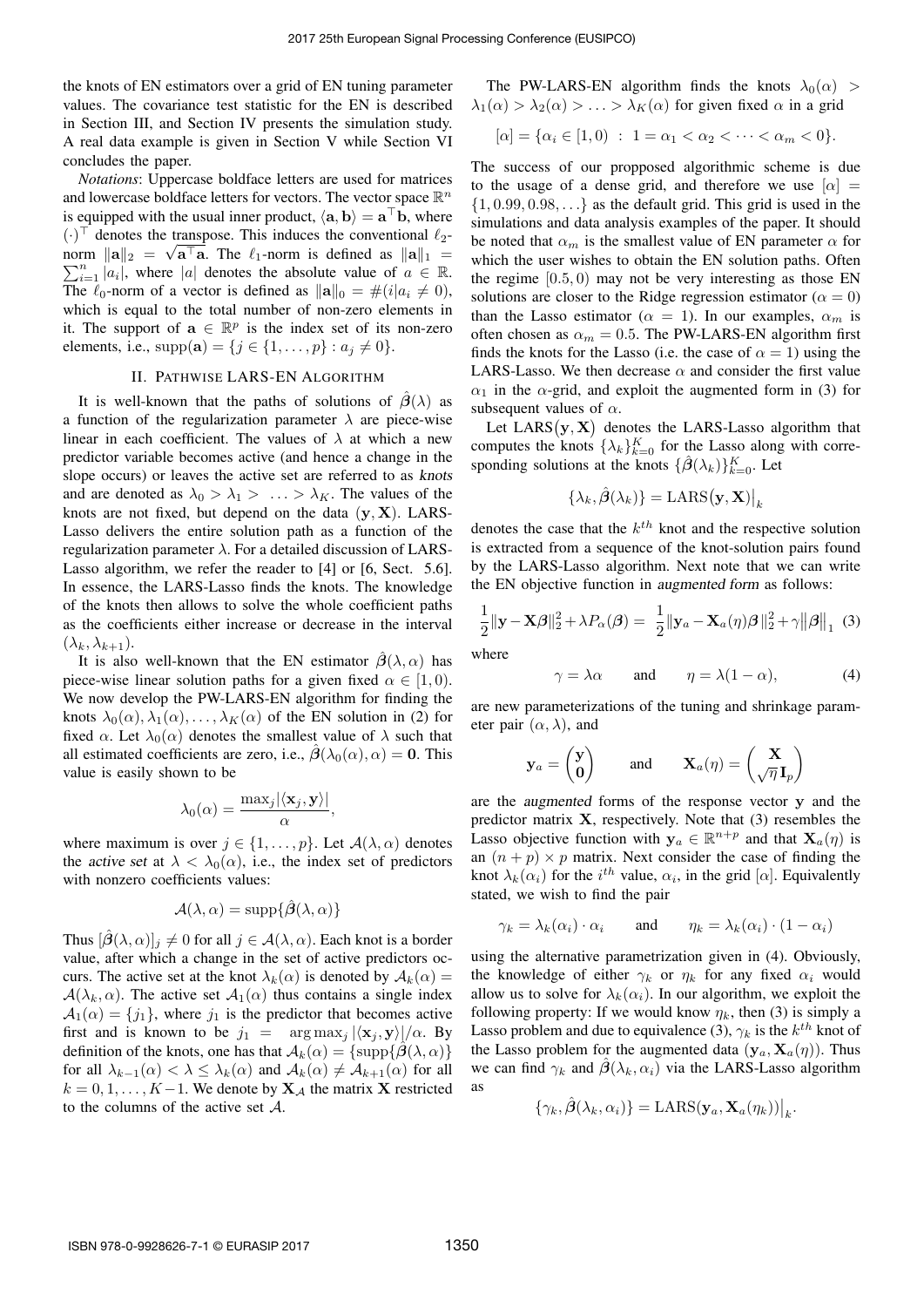The knot  $\lambda_k(\alpha_i)$  is then found simply by scaling the found knot  $\gamma_k$  as  $\lambda_k(\alpha_i) = \gamma_k/\alpha_i$ . Naturally, we do not know  $\eta_k$ , but fortunately a good approximation can be found using the  $k^{th}$  knot that was found previously (for  $\alpha_{i-1}$ ). That is, we use

$$
\tilde{\eta}_k = \lambda_k(\alpha_{i-1}) \cdot (1 - \alpha_i) \approx \eta_k.
$$

Algorithm 1 outlines the pseudo code for this procedure for any given value of  $k$ . It presumes that predictors are standardized  $(\|\mathbf{x}_j\|^2 = 1)$ .

Algorithm 1: PW-LARS-EN algorithm.

input :  $y \in \mathbb{R}^n$ ,  $X \in \mathbb{R}^{n \times p}$ ,  $[\alpha] \in \mathbb{R}^m$  (recall  $\alpha_1 = 1$ ). output:  $\{\lambda_k(\alpha_i), \hat{\boldsymbol{\beta}}(\lambda_k,\alpha_i)\}_{k=1,i=1}^{K,m}$  . 1  $\{\lambda_k(\alpha_1), \hat{\boldsymbol{\beta}}(\lambda_k, \alpha_1)\}_{k=1}^K = \text{LARS}(\mathbf{y}, \mathbf{X})$ 2 for  $i = 2$  to m do  $3 \text{ for } k = 2 \text{ to } K \text{ do}$ 4  $\hat{\eta}_k = \lambda_k(\alpha_{i-1}) \cdot (1 - \alpha_i)$ 5  $\{ \gamma_k, \hat{\boldsymbol{\beta}}(\lambda_k, \alpha_i) \} = \text{LARS}(\mathbf{y}_a, \mathbf{X}_a(\tilde{\eta}_k)) \big|_k$ 6  $\lambda_k(\alpha_i) = \gamma_k/\alpha_i$ 

Let us illustrate the Algorithm on an simulated data set. We calculate the EN solution paths for simulated data from  $y \sim$  $\mathcal{N}_n(\mathbf{X}\boldsymbol{\beta}^*, \mathbf{I})$ , where  $n = 100$ ,  $\mathbf{X} \in \mathbb{R}^{100 \times 10}$  is an orthogonal predictor matrix,  $\beta^* \in \mathbb{R}^{10}$  contains  $k = 5$  non-zero regression coefficients. Fig. 1 depicts the EN coefficients paths along with the knots (i.e.  $\lambda_k(\alpha)$  values in which a new variable enters the active set) that were found via our PW-LARS-EN algorithm. We consider 3 different values of EN tuning parameter  $\alpha = 1$ (Lasso),  $\alpha = 0.9$  and  $\alpha = 0.5$ , which are used throughout the paper for reporting the results. It can be observed that the proposed PW-LARS-EN algorithm is able to correctly find the EN solution path for each  $\alpha$ -value, which is evident from the Fig. 1.

# III. COVARIANCE TEST FOR THE ELASTIC NET

Recently, in [5], a covariance test statistic was proposed for testing the significance of predictors in the context of the Lasso. The covariance test statistic requires solving the knots via the LARS algorithm and it tests the significance of the predictor that has entered the Lasso solution path in the interval  $(\lambda_k, \lambda_{k+1})$ . Thus we wish to test if the predictor that has entered the active set  $A_{k+1}$  is just noise or a statistically significant predictor. As earlier, let  $\lambda_k$  and  $A_k$  denote the k-th knot and the active set for the interval  $(\lambda_{k-1}, \lambda_k)$ , respectively, for the Lasso. The covariance test statistic is defined as [5]

$$
T_k = \frac{1}{\sigma^2} \Big( \langle \mathbf{y}, \mathbf{X} \hat{\boldsymbol{\beta}}(\lambda_{k+1}) \rangle - \langle \mathbf{y}, \mathbf{X}_{\mathcal{A}_k} \hat{\boldsymbol{\beta}}_{\mathcal{A}_k}(\lambda_{k+1}) \rangle \Big) \quad (5)
$$

where  $\sigma^2$  is the noise variance. Above in (5), the notation  $\hat{\beta}_{\mathcal{A}_k}(\lambda_{k+1})$  refers to the Lasso estimate that is computed using the penalty parameter  $\lambda_{k+1}$  and using just the variables in  $\mathcal{A}_k$ . In other words,  $T_k$  measures how much of the covariance between y and obtained fit can be attributed to the predictor which has just entered the model. Under the null hypothesis that all k signal variables are in  $A_k$ , i.e.,  $H_0$  :  $A_k \supseteq A^*$ where  $A^* = \text{supp}(\beta^*)$  is the underlying true support set, one has that  $T_k \rightarrow_d \text{Exp}(1)$  as  $n, p \rightarrow \infty$ . This result is valid under the assumption that the noise terms are i.i.d. Gaussian,  $\epsilon \sim \mathcal{N}_n(\mathbf{0}, \sigma^2 \mathbf{I})$  and under general conditions on the predictor matrix X.

The covariance test statistic for the EN estimator that uses the EN tunining parameter  $\alpha$ -value is defined as

$$
T_k(\alpha) =
$$
  

$$
\frac{1 + \eta_{k+1}}{\sigma^2} (\langle \mathbf{y}, \mathbf{X}\hat{\boldsymbol{\beta}}(\lambda_{k+1}, \alpha) \rangle - \langle \mathbf{y}, \mathbf{X}_{\mathcal{A}_k} \hat{\boldsymbol{\beta}}_{\mathcal{A}_k}(\lambda_{k+1}, \alpha) \rangle)
$$

where  $\lambda_{k+1} \equiv \lambda_{k+1}(\alpha)$  denotes the knot of EN estimator for fixed  $\alpha$  and  $\eta_{k+1} = \lambda_{k+1} \cdot (1 - \alpha)$ . Similarly,  $\hat{\beta}_{\mathcal{A}_k}(\lambda_{k+1}, \alpha)$ refers to an EN estimate for fixed  $\alpha$ , which is computed using the  $(k + 1)^{th}$  knot as the penalty parameter and just the variables in  $A_k \equiv A_k(\alpha)$ .

In the simulations that follow, we wish to test validity of the conjecture that EN covariance test statistic  $T_k(\alpha)$  for any fixed  $\alpha$  also converges asymptotically to standard exponential



Fig. 1. Elastic net coefficient profiles for three different values of  $\alpha$  and the found knots via PW-LARS-EN algorithm on an simulated data ( $n = 100$ ,  $p = 10$ ), where the true coefficient vector  $\beta^*$  has 5 non-zeros. Note that the left panel corresponds to Lasso ( $\alpha = 1$ ).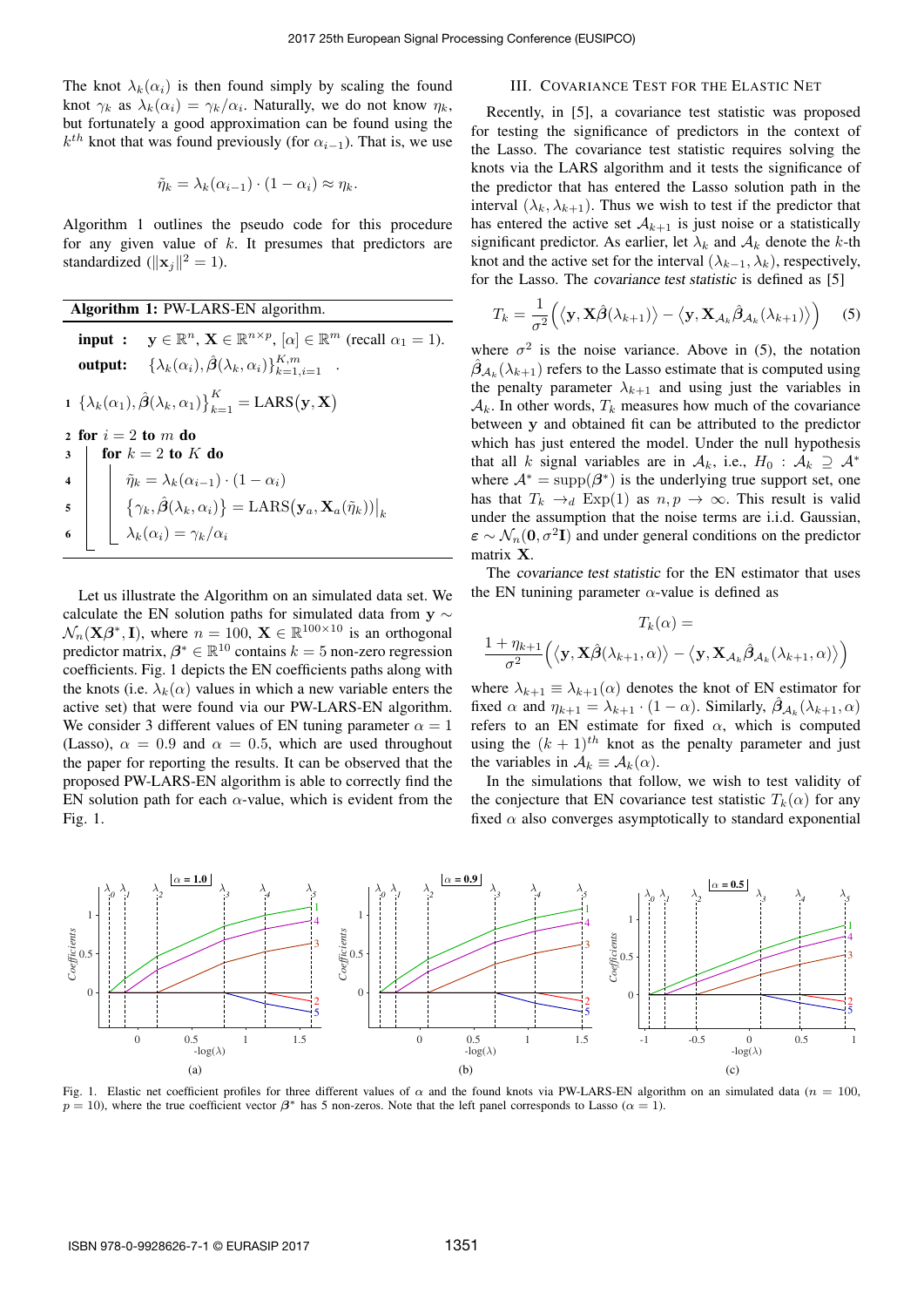random variable, i.e.,  $T_k(\alpha) \rightarrow_d \text{Exp}(1)$  as  $n, p \rightarrow \infty$ . Indeed this was postulated in [5, Sec. 8] where the authors only showed that  $Exp(1)$ -distribution holds true for  $T_k(\alpha)$ when the predictor matrix is orthonormal  $(X^{\top} X = I_p)$ . The authors stated in [5, Sec. 8.1] that "one is tempted to use this approximation beyond the orthogonal setting as well". Indeed our simulation results reported below confirm that the  $Exp(1)$ approximation for  $T_k(\alpha)$  is valid in the general case as well.

# IV. SIMULATION STUDY

We generate an  $n \times p$  predictor matrix  $X =$  $(\mathbf{x}_1 \ \mathbf{x}_2 \ \dots \ \mathbf{x}_n)^\top$ , where vectors  $\mathbf{x}_i \in \mathbb{R}^p$ ,  $i =$ 1, 2, . . . , *n*, are i.i.d. random vectors distributed as  $x_i \sim$  $\mathcal{N}_p(\mathbf{0}, \Sigma(\sigma^2, \rho, \texttt{ST}))$ , where  $\Sigma(\sigma^2, \rho, \texttt{ST}) \in \mathcal{S}_{++}^p$  is a  $p \times p$ positive definite covariance matrix parametrized by marginal variance  $\sigma^2 = \text{var}(x_i) > 0$  and  $\rho \in (-1, 1)$  which determines the correlation coefficient  $\text{corr}(x_i, x_j)$  for all  $i, j \in \{1, \ldots, p\}$ . The parameter ST determines the structure which can be a compound symmetry (CS) covariance structure,

$$
\Sigma(\sigma^2, \rho, \text{CS}) = \sigma^2 \{ (1 - \rho) \mathbf{I} + \rho \mathbf{1} \mathbf{1}^\top \}
$$

(where 1 a  $p$ -vector of 1s) or a first-order autoregressive  $(AR1)$ covariance structure in which case the  $(i, j)$ <sup>th</sup> element is

$$
[\Sigma(\sigma^2, \rho, \text{ARI})]_{ij} = \sigma^2 \rho^{|i-j|}
$$

for  $i, j \in \{1, ..., p\}$ .

## *A. Global Null Hypothesis*

Let  $y \sim \mathcal{N}_n(X\beta^*, I)$ , where  $\beta^* = 0$ , i.e., all coefficients are zero and the covariance structures for  $x_i$  confirms with  $\Sigma_1 = \Sigma(1,0,1) = I_p$ ,  $\Sigma_2 = \Sigma(1,0.25,\text{CS})$  and  $\Sigma_3 =$  $\Sigma(1, 0.25, \text{ARI})$ . For all three cases, we test the global null hypothesis of  $\beta^* = 0$  (i.e.  $\|\beta^*\|_0 = k = 0$ ) via covariance test  $T_0(\alpha)$ , i.e., we test the significance of the predictor that first enters the active set. We generated  $n = 100$  observations and p varied from  $p = 10$  to  $p = 50$ . We compute the statistic  $T_0(\alpha)$ for 1000 data sets simulated from the model above and report the empirical mean, variance, and  $95\%$  quantile. If  $Exp(1)$  is a good approximation for the empirical distribution of  $T_0(\alpha)$ , we expect these figures to be close to mean, variance and 95% quantile of the  $Exp(1)$ -distribution. The values reported in the Table I confirm that the empirical distribution of  $T_0(\alpha)$ can be well approximated by  $Exp(1)$  distribution in all the cases of predictor matrix and EN tuning parameter considered  $(\alpha \in \{1.0, 0.9, 0.5\}).$ 

#### *B. General Null Hypothesis*

Let the observations vector  $y \sim \mathcal{N}_n(X\beta^*, I)$ , the covariance structure for  $x_i \in \mathbb{R}^p$  conforms with  $\Sigma_1 = I_p$  and the number of true non-zero coefficients is varying,  $\|\beta^*\|_0 = k =$  $\{1, 2\}$ . The sample size is  $n = 100$  and number of predictors is  $p = 50$ . Note also that the non-zeros values of  $\beta^*$  are equal to 3, which are greater than  $\sigma\sqrt{2\log p}$  as suggested in [5, Theorem 1] for  $k > 1$  case. We compute the EN covariance test statistic  $T_k(\alpha)$  for testing the significance of the predictor

TABLE I MEAN, VARIANCE AND q.<sup>95</sup> QUANTILE OF THE EMPIRICAL DISTRIBUTION OF  $T_0(\alpha)$  for  $\alpha = (1.0, 0.9, 0.5)$  Over 1000 SIMULATED DATA SETS FROM THE GLOBAL NULL MODEL.

|                         |           |        | $n = 100, p = 10$ |       |       | $n = 100, p = 50$ |       |       |
|-------------------------|-----------|--------|-------------------|-------|-------|-------------------|-------|-------|
|                         |           | Exp(1) | 1.0               | 0.9   | 0.5   | 1.0               | 0.9   | 0.5   |
| $\Sigma_1$              | Mean      | 1      | 0.998             | 0.994 | 0.985 | 1.014             | 1.008 | 0.996 |
|                         | Var       | 1      | 1.269             | 1.255 | 1.212 | 1.270             | 1.248 | 1.202 |
|                         | 9.95      | 3.0    | 3.200             | 3.181 | 3.091 | 3.044             | 3.050 | 3.045 |
| $\boldsymbol{\Sigma}_2$ | Mean      | 1      | 0.989             | 0.974 | 0.928 | 0.993             | 0.973 | 0.927 |
|                         | Var       | 1      | 1.423             | 1.408 | 1.306 | 1.118             | 1.078 | 0.979 |
|                         | 9.95      | 3.0    | 3.118             | 3.064 | 2.917 | 3.051             | 2.996 | 2.897 |
| $\Sigma_3$              | Mean      | 1      | 0.991             | 0.988 | 0.982 | 1.009             | 0.998 | 0.976 |
|                         | Var       | 1      | 1.619             | 1.618 | 1.600 | 1.285             | 1.258 | 1.189 |
|                         | $q_{.95}$ | 3.0    | 3.311             | 3.266 | 3.261 | 3.241             | 3.198 | 3.031 |



Fig. 2. Quantile-quantile plots, constructed over 1000 simulations, of the EN covariance test statistic  $\hat{T_k}(\alpha)$  in the model, where  $k = ||\beta^*||_0 \in \{1, 2\}$ and  $\alpha \in \{1, 0.9, 0.5\}$ . The first panel gives the results for  $k = 1$  and the second panel for  $k = 2$ . The sample size and dimension is  $n = 100$ ,  $p = 50$ , respectively.

that enters to the active set  $A_{k+1}$ . Fig. 2 depicts the quantilequantile (QQ) plots of the EN covariance test statistic  $T_k(\alpha)$ , constructed over 1000 MC simulations, for testing the entry (significance) of the  $(k+1)$ <sup>th</sup> predictor, i.e., the predictor that enter the active set in the interval  $(\lambda_k, \lambda_{k+1})$ . The first panel considers the case when  $k = 1$  and the second panel the case when there are two non-zero predictors, i.e.,  $k = 2$ . As can be seen, the QQ plots illustrate that the test statistic  $T_k(\alpha)$  is well approximated by  $Exp(1)$  distribution.

It has been shown in [5] for the case of Lasso and for orthonormal predictors  $(X^{\top}X = I)$  that

$$
(T_k, \ldots, T_{k+d-1}) \stackrel{d}{\longrightarrow} (\text{Exp}(1), \ldots, \text{Exp}(1/d)) \quad (6)
$$

as  $n, p \rightarrow \infty$ . It is then of interest to investigate if the EN covariance test statistic  $T_k(\alpha)$  admits the property (6) as well but for  $\alpha \neq 1$ . We test this property for  $T_k(\alpha)$  in the case that  $k = 1$ . The simulation set-up is as before except that it